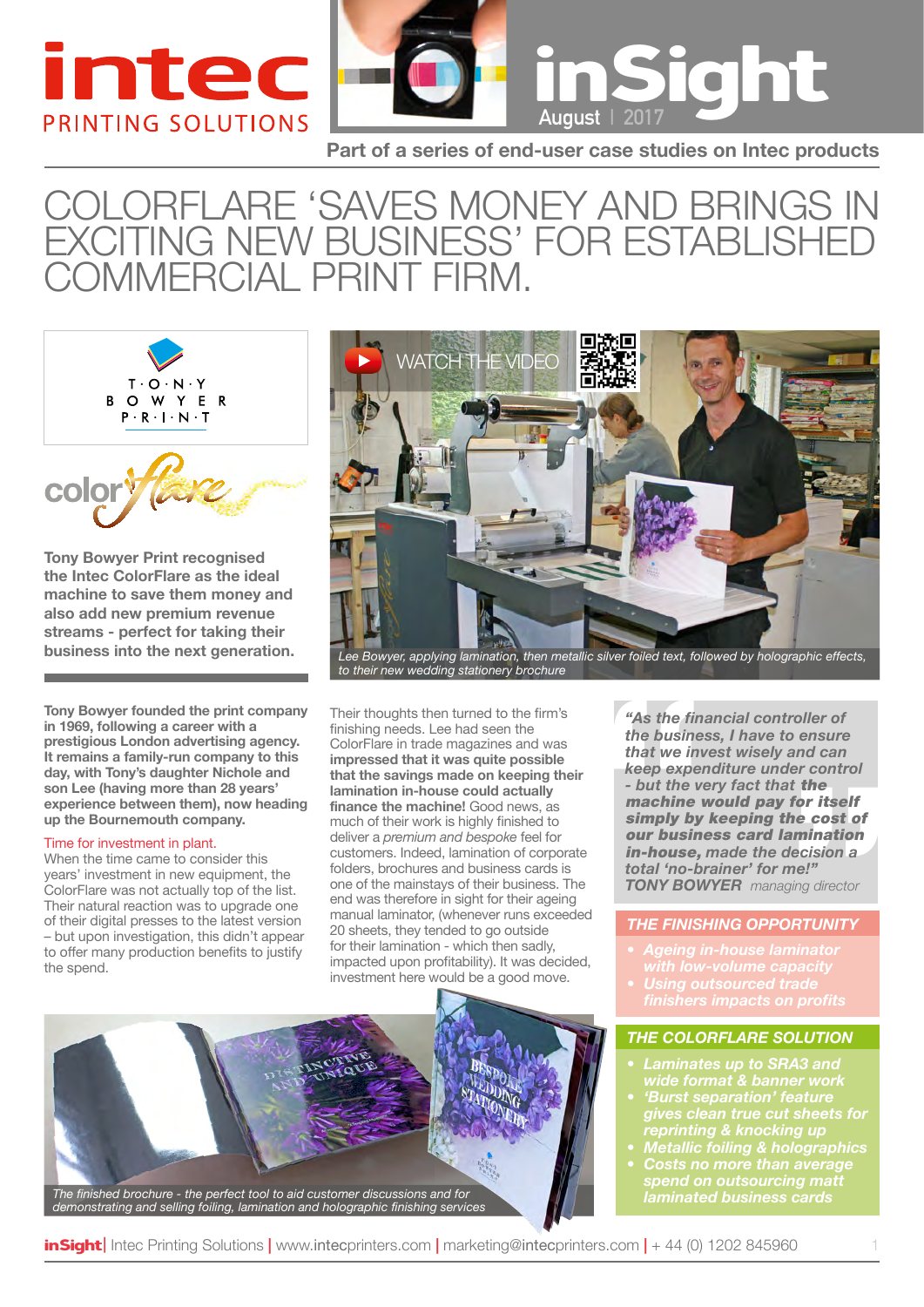# **inSight**

## COLORFLARE ACTUALLY 'PAYS FOR ITSE

#### ColorFlare delivers the answer.

Lee arranged a demonstration at the Intec showroom, the whole family attended and were completely blown away by what they saw the machine could actually do for them - beyond mere lamination!

"ColorFlare makes lamination of SRA3, wide format and even banners an absolute breeze!" said Lee. "With matt, gloss and over-printable soft-touch finishes to work with, we can satisfy all our production needs. And a huge added benefit is the 'burst separation' feature - this gives a totally clean and 90° cut between *every* sheet - making knocking-up, reprinting and guillotining a lot easier, and more accurate

#### Foiling and holographics included!

"It is *so* much more than a pure lamination device," said Nichole, head of the design studio. "We were all amazed at the quality of the metallic foiling - you really *do* have to see it to believe it. Seeing how simply the artwork can be modified to apply foiling to my designs and watching those shiny sheets pour out of the machine was awesome. As a graphic designer, I just fell in love with the prospect of having metallic foils, holographic film effects - and lamination finishes to work with."

#### A simple purchasing decision

Managing director, Tony, said; "As the financial controller of the business, I have to ensure that we invest wisely and can keep expenditure under control - but the very fact that the machine would pay for itself simply by keeping the cost of our business card lamination in-house, made the decision a total 'no-brainer' for me!"

"The cost of the Intec ColorFlare CF1000LX, spread over a 3 year period is roughly equal to what we typically spend on sending out just 1 lamination job per week. So, already it will pay for itself and anything more than this and we're actually making money! Furthermore, the customer services and technical support Intec has offered since has been second-to-none."





*Lee Bowyer, applying lamination, then metallic silver foiled text, followed by holographic effects, to their new wedding stationery brochure*

### Improved workflow and convenience

By bringing the service in house, Tony Bowyer Print has taken complete control over so many facets of their finishing needs:

- Gone is the £46 set up charge each time they go out for lamination at the trade finishing house.
- Gone is the cost of the lamination itself per sheet. In addition to this they would need to book the lamination in, drive to drop it off – then drive back to collect it.
- Occasionally, yet another trip might be required, if the trade house created waste and required extra sheets.
- In addition to this the Intec CF1000LX gave them the opportunity to offer spot UV gloss on their digital prints, a wide range of metallic foils, PLUS many holographic effects.

#### More strings to their bow

Tony Bowyer Print has always specialised in offering a very personal and bespoke service to their extremely loyal and exacting customers – and are continually aiming to keep pace with technological developments.

Adding the Intec ColorFlare gave them the opportunity to turn their work around faster, reduce costs *and also* be able to enhance their services through the addition of the metallic foiling and holographic effects.

#### Premium finishes - means premium profits

As part of their bespoke services Tony Bowyer Print, specialises in low-volume wedding stationery and premium invitations for events – the addition of



*"For less money than we'd budgeted to spend this year, we've now invested in a machine which will pay for itself by keeping all our lamination in-house - PLUS we can now do foiling and holographic effects!" Tony Bowyer managing director*